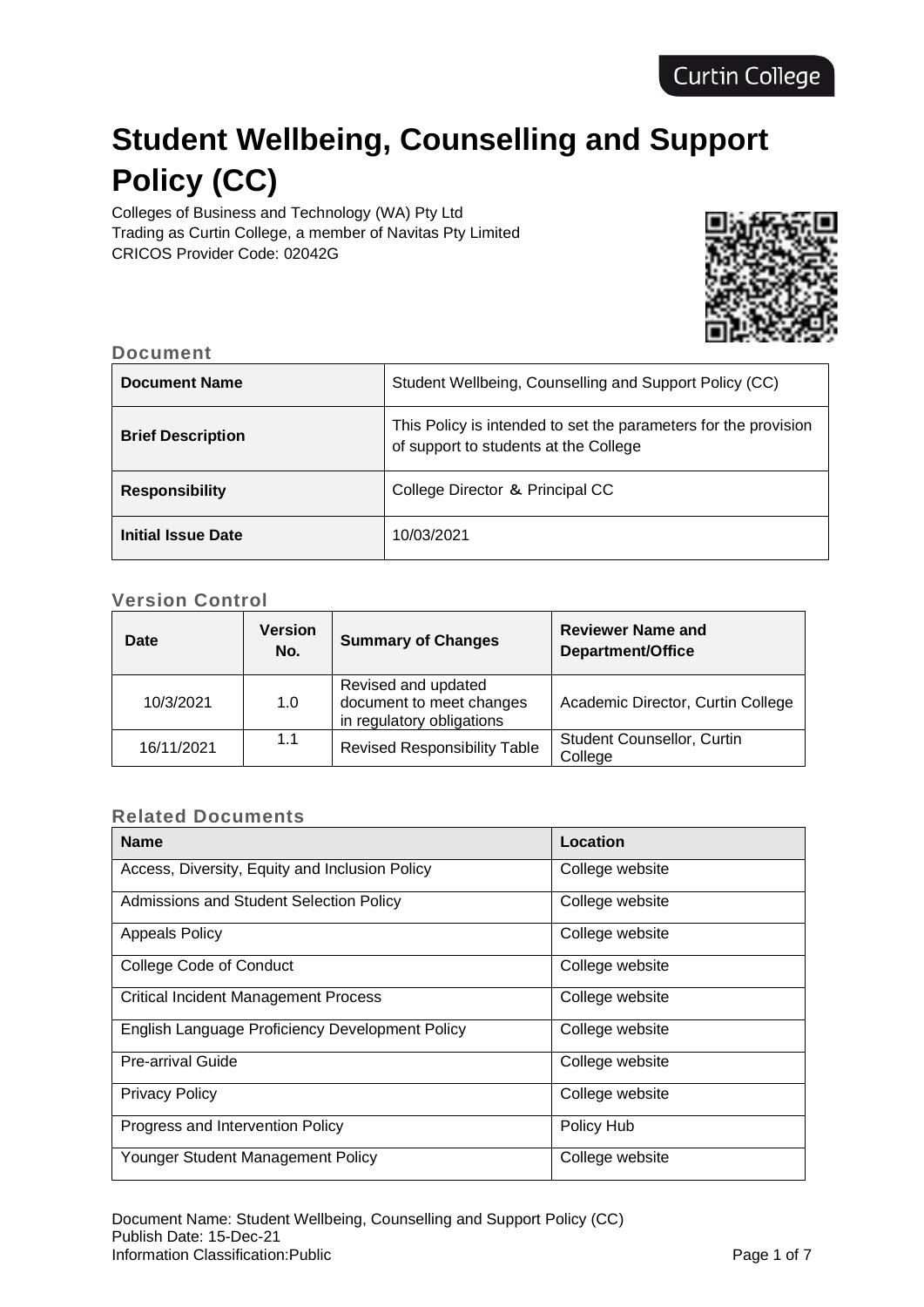# **Contents**

| 1              |  |
|----------------|--|
| 1.1            |  |
| 1.2            |  |
| 1.3            |  |
| $2^{\circ}$    |  |
| 2.1            |  |
| 3 <sup>7</sup> |  |
| $\overline{4}$ |  |
| 4.1            |  |
| 4.2            |  |
| 4.3            |  |
| 5              |  |
| 6              |  |
| $\overline{7}$ |  |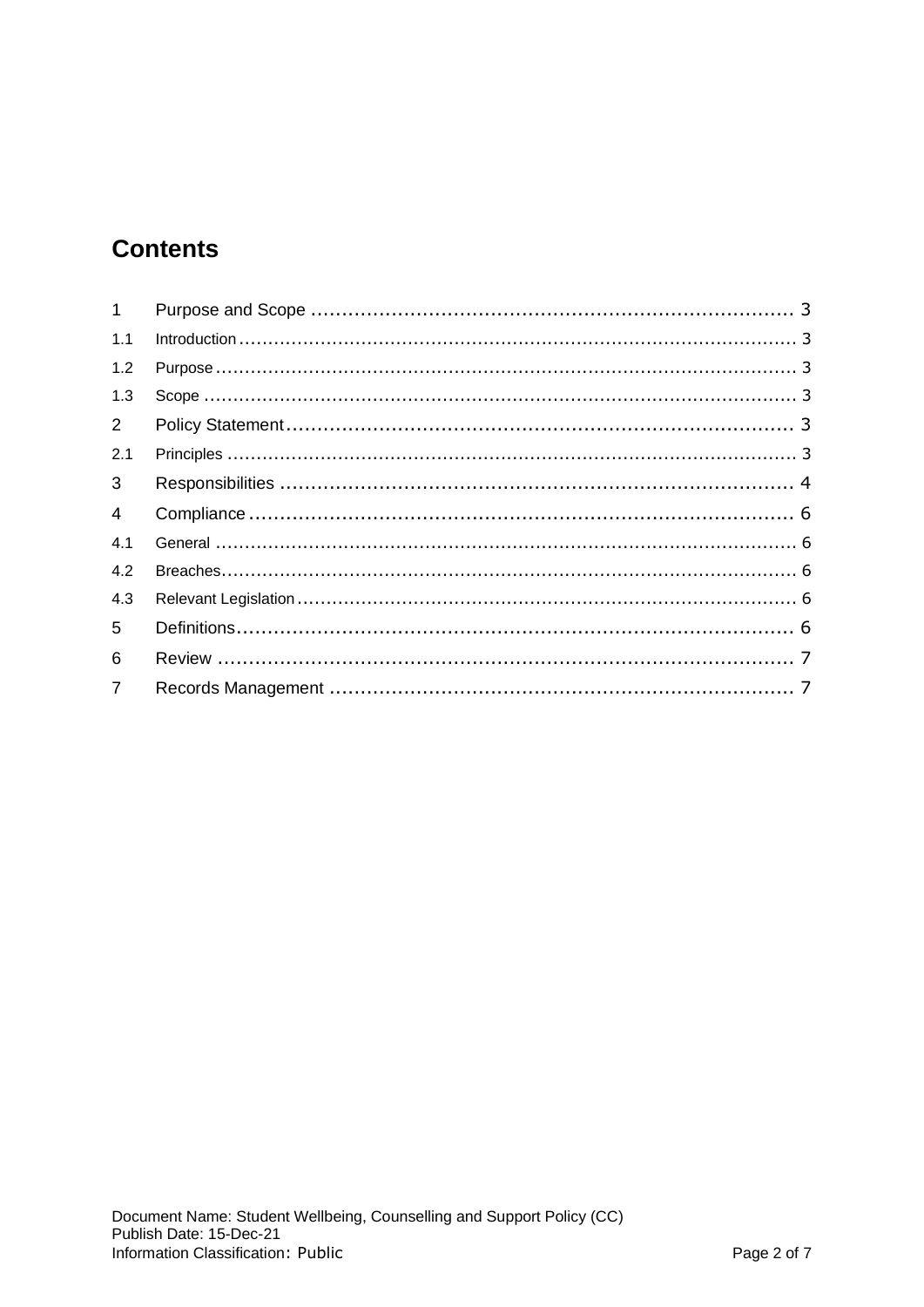## <span id="page-2-0"></span>1 Purpose and Scope

#### <span id="page-2-1"></span>1.1 Introduction

- a) This Student Wellbeing, Counselling and Support Policy ("**Policy**") sets out the approach of Curtin College (the "**College**") to ensuring the support provided at the College is accessible to all students; appropriate to a variety of needs and circumstances and, within the framework of the College's Code of Conduct.
- b) The "College" abides by its Access, Diversity, Equity and Inclusion Policy, with core principles underpinning a respectful culture and an engaged and resilient student community.
- c) This policy has been developed in line with the requirements set out in the:
	- i. Higher Education Standards (Threshold Standards) Framework (HESF) 2015 particularly Standards 2.3.1 to 2.3.5 inclusive;
	- ii. National Code of Practice for Registration Authorities and Providers of Education and Training to Overseas Students (2018) particularly Standard 5 Younger overseas students and Standard 6 Overseas student support services; and,
	- iii. Education Services for Overseas Students (ESOS) Act 2000.

#### <span id="page-2-2"></span>1.2 Purpose

- a) The purpose of this Policy is to assure and confirm that the College provides timely and accurate advice on how students access academic support services.
- b) Students are kept informed of a range of academic and support services, which include the provision of counselling, referrals to external specialists, guidance, advice and support regarding academic progress and student psychosocial/education needs and wellbeing.
- c) Partner providers that offer a Curtin College award are responsible for providing the Curtin College students with academic and pastoral care as outlined in the specific Service Level Agreements.

#### <span id="page-2-3"></span>1.3 Scope

- a) This Policy has been prepared in accordance with relevant legislation and regulations as noted in 1.1c) above.
- b) It sets out how the College complies with relevant legal standards and regulations regarding student support, wellbeing, and safety.
- c) This Policy applies to both new and continuing students at Curtin College.

#### <span id="page-2-4"></span>2 Policy Statement

#### <span id="page-2-5"></span>2.1 Principles

- 1.
- a) The College is committed to providing a safe environment for students and to assisting students to develop relevant skills, attributes and attitudes that will enable them to resolve problems in academic; psychosocial/educational; emotional and social contexts.
- b) The following principles underpin the College's approach to the management of student wellbeing and support: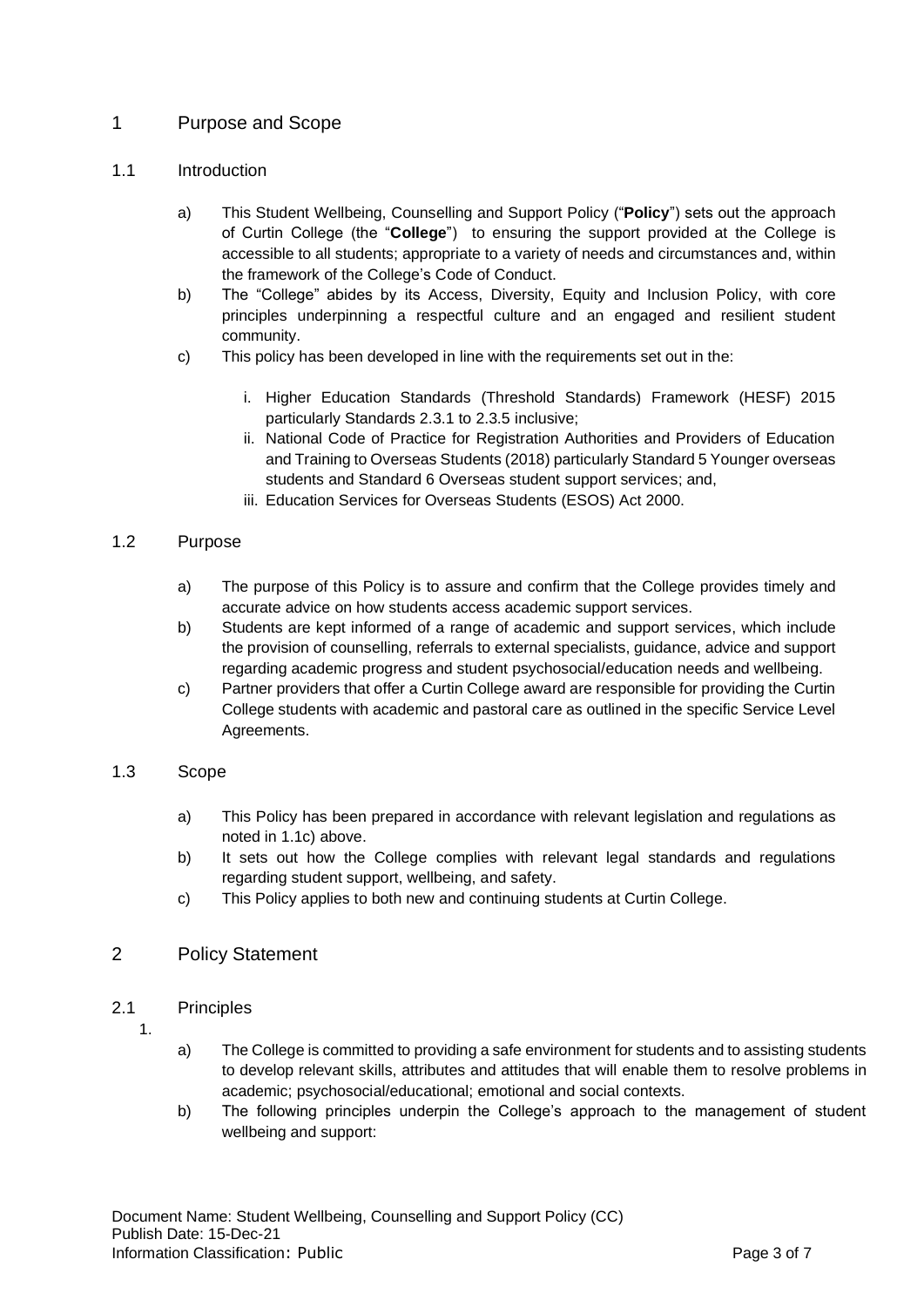- i. **Safety and Security is a right!** Students (and staff) have a right to a safe, secure, and comfortable learning (and work) environment that is characterised by a respectful, diverse, and inclusive community.
- ii. **Barriers will be removed!** Barriers to seeking and/or accepting support will be addressed through education and early interventions delivered in a respectful and caring manner.
- iii. **Services will be easily accessible!** Students will not need a referral to source free, readily available, trauma sensitive and easy to access Counselling services and support.
- iv. **Diversity is welcome, Equity a must!** The general, psychosocial, general wellbeing and learning needs of students are diverse but the College has committed to providing Reasonable Adjustment in order to minimise obstacles to enable students to progress and flourish.
- v. **Just-in-time support is critical!** Early prevention, identification and intervention enables hurdles to progress and wellbeing to be minimised.
- vi. **Sensitive support is a priority**! The College prioritises safety and recognises the sensitivities involved in dealing with incidents of Sexual Harassment and Assault.
- vii. **Staff training is critical**! Suitably qualified staff are available to handle any reporting of Sexual Harassment and Assault and to ensure students are referred to the most suitable service on a "point-in-time basis".
- viii. **Awareness and access to information is vital!** The College will implement strategies to raise student awareness about maintaining personal safety; information will be readily available through posters, weblinks, social media and drills e.g. fire drills.

#### 2.2 Reporting

To provide decision makers with a line of sight of trends, effort and outcomes, the Academic Director, with support from the Student Counsellor, will provide a report to the College Leadership Team, Academic Board and Colleges of Business and Technology (WA) Pty Ltd Board twice a year.

### <span id="page-3-0"></span>3 Responsibilities

a) Each of the positions involved in implementing and achieving policy objectives and carrying out procedures are clearly described below.

| Responsibility                                        | <b>CDP</b> | <b>AD</b> | <b>SAS</b> | <b>Student</b><br>Counsellor | <b>MQRC</b> | Prog.<br>Mgr. | <b>Teachers</b> | All |
|-------------------------------------------------------|------------|-----------|------------|------------------------------|-------------|---------------|-----------------|-----|
| Becoming familiar with College counselling services   | A          |           |            |                              |             |               |                 | R   |
| Bring to the attention of the Counsellor any specific |            |           |            |                              |             |               |                 |     |
| issues of concern relating to student under their     | A          |           |            |                              |             |               |                 | R   |
| care                                                  |            |           |            |                              |             |               |                 |     |
| Encourage students to seek counselling support        |            |           |            |                              |             |               |                 |     |
| where they feel the student would benefit from these  | A          |           |            |                              |             |               |                 | R   |
| services                                              |            |           |            |                              |             |               |                 |     |
| Follow the guidelines and procedure associated with   | Α          |           |            |                              |             |               |                 | R   |
| this Policy                                           |            |           |            |                              |             |               |                 |     |
| Maintaining confidential records as and where         |            | S         | R          | A/R                          | S           |               |                 |     |
| necessary                                             |            |           |            |                              |             |               |                 |     |
| Managing SASH events as per procedure                 | Α          | S         | R          | R                            | C           |               |                 |     |
| Ensuring websites and links to sites are always up    |            | S         | R          | S                            | A           | S             | S               |     |
| to date                                               |            |           |            |                              |             |               |                 |     |
| Training staff in identifying vulnerable students and | A          | R         | R          | R                            | S           | S             |                 |     |
| effective referral processes                          |            |           |            |                              |             |               |                 |     |
| Keeping student records up to date                    |            | S         | A          | R                            | S           | S             |                 |     |
| Preparing information for students and staff          |            | S         | R          | А                            | S           | S             |                 |     |

Document Name: Student Wellbeing, Counselling and Support Policy (CC) Publish Date: 15-Dec-21 Information Classification: Public Page 4 of 7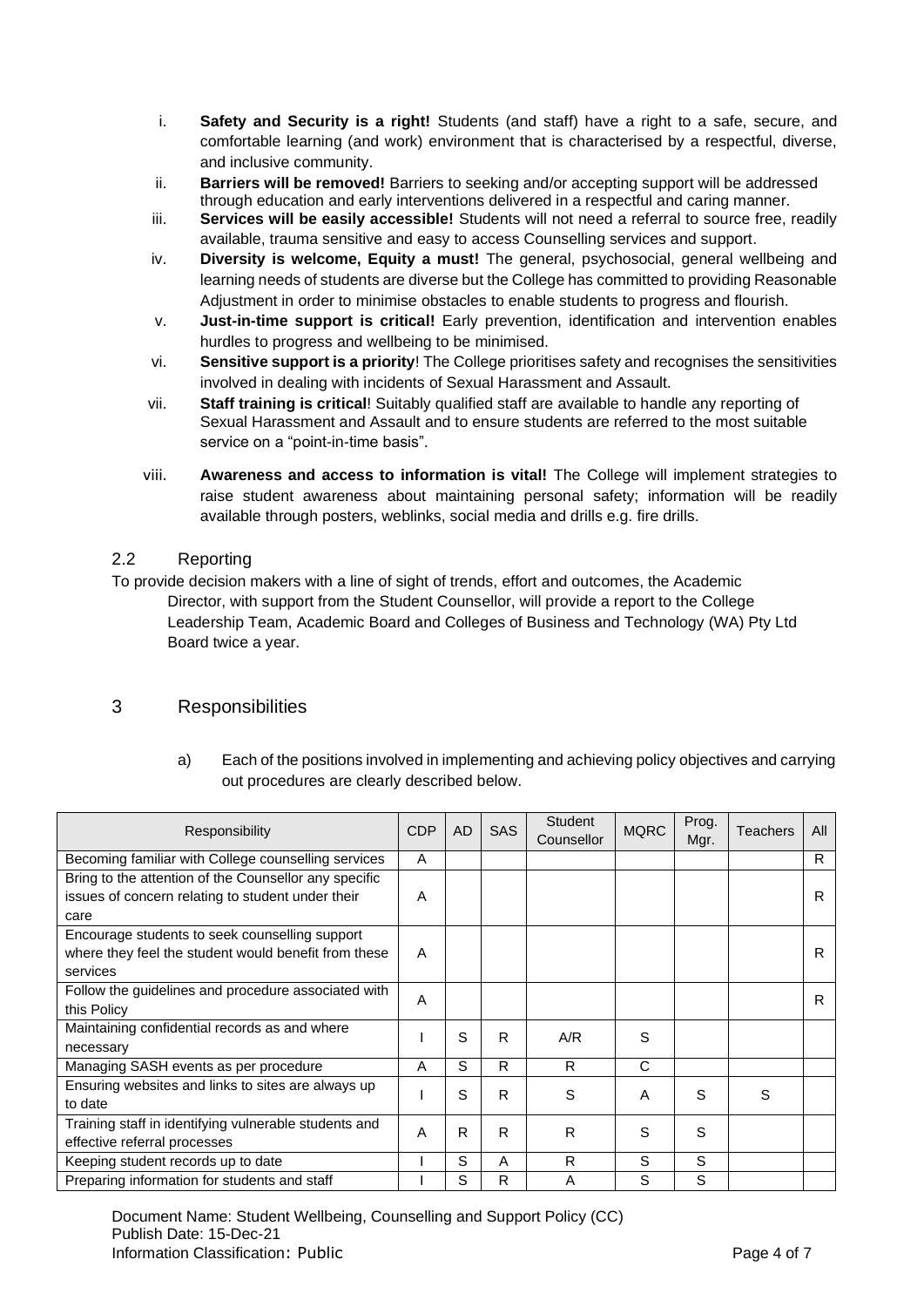| Developing a culture of awareness where students<br>look out for each and encourage each other to seek<br>help | А |  |   |  |  |   |  |  |
|----------------------------------------------------------------------------------------------------------------|---|--|---|--|--|---|--|--|
| Managing an effective referral process                                                                         |   |  | R |  |  | S |  |  |
| Manage effective communication and incident<br>notification procedures                                         |   |  | R |  |  |   |  |  |
| $R =$ Responsible, A = Accountable, S = Supporting, C = Consulting, I = Informed                               |   |  |   |  |  |   |  |  |

| Responsibility                                                                                                                                      | <b>CDP</b> | <b>AD</b> | SAS            | <b>Student</b><br>Counsellor | <b>MQRC</b> | Prog.<br>Mgr.  | <b>Teachers</b> | T <br>Services | All |
|-----------------------------------------------------------------------------------------------------------------------------------------------------|------------|-----------|----------------|------------------------------|-------------|----------------|-----------------|----------------|-----|
| Initiating corrective actions where<br>necessary                                                                                                    | Α          | S         | S              | R                            | S           | S              |                 |                |     |
| Informing teachers and other staff, where<br>appropriate and under confidentiality, of a<br>student's circumstances                                 | I.         | R         | R              | Α                            | S           | S              |                 |                |     |
| Establishing Peer mentoring and Buddy<br>support systems                                                                                            | T          | A         | $\mathsf S$    | R                            | S           | S              | $\mathsf S$     |                |     |
| Ensuring confidentiality and privacy in the<br>management of student records                                                                        | A          | S         | R              | R                            | $\mathsf S$ | S              | S               |                |     |
| Securing informed consent                                                                                                                           | Α          | S         | S              | R.                           | S           | $\overline{s}$ |                 |                |     |
| Providing counselling services to support<br>students in managing short term issues<br>at no additional cost                                        | Α          | S         | S              | R                            | С           |                |                 |                |     |
| Referring ongoing or acute concerns,<br>beyond which the Counsellor can<br>reasonably be expected to provide for, to<br>external providers          | Α          | S         | S              | R                            | С           | S              |                 |                |     |
| Tracking students through Student at<br>Risk Register and keeping the SaRR up<br>to date                                                            | 1          | A         | R              | S                            | С           | S              | $\mathsf S$     |                |     |
| Managing discipline breaches of this<br>Policy                                                                                                      | A          | R         | S              | S                            | R           | S              |                 |                |     |
| Provision of feedback on effectiveness of<br><b>Student Support and Counselling</b><br>services                                                     | A          |           |                |                              |             |                |                 |                | R   |
| Managing continuous improvement of<br>student support services                                                                                      | Α          | S         | R              | S                            | С           | S              | S               |                |     |
| Managing continuous improvement of<br>counselling services                                                                                          | Α          | S         | S              | R                            | С           | S              | S               |                |     |
| Management of Critical Incidents                                                                                                                    | A/R        | S         | $\overline{s}$ | S                            | S           | S              | $\mathsf{s}$    |                |     |
| Promotion of a safe environment                                                                                                                     | A          |           |                |                              |             |                |                 |                | R.  |
| Ensuring support services accommodate<br>needs of different cohorts of students<br>e.g., ATSI; First in Family;<br>Disadvantaged; Disabled; LGBTQi+ | A/R        |           |                | $\mathsf C$                  |             |                |                 |                | S   |
| Conducting effective risk assessments<br>specific to student support services and<br>implementing preventative and mitigating<br>controls           | A/R        |           |                |                              |             |                |                 |                | S   |
| Conducting evidence based sexual<br>violence, drug and alcohol abuse<br>prevention and anti-bullying education<br>and training programmes           | A/R        |           |                |                              |             |                |                 |                | S   |
| Ensure emergency support avenues are<br>available and known to students                                                                             | Α          | R         | $\mathsf{R}$   | $\mathsf{R}$                 | $\mathsf C$ |                |                 |                | S   |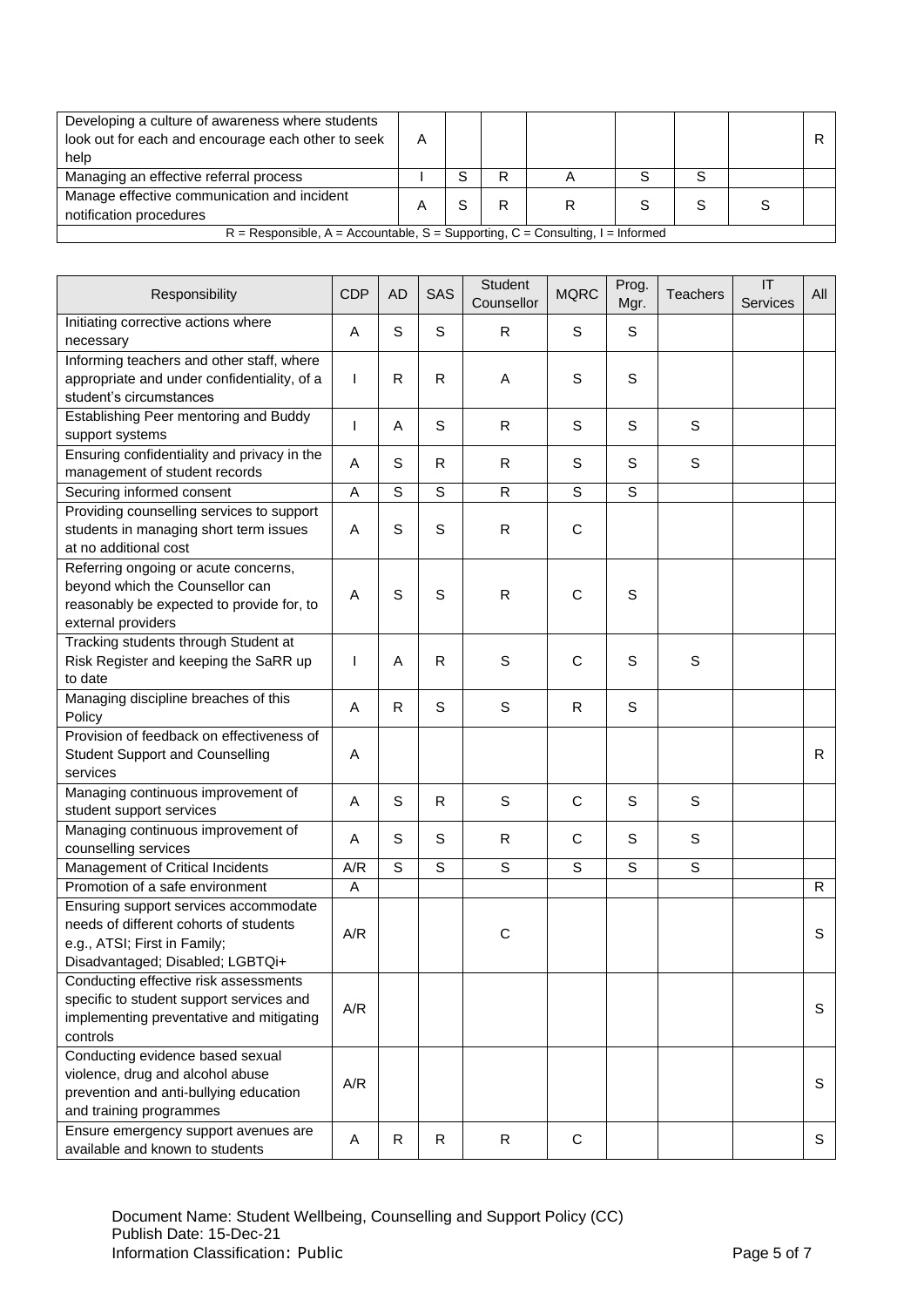| Reporting breaches of privacy and/or<br>confidentiality                                         | A |     |   |   | R |   |   |     | S |
|-------------------------------------------------------------------------------------------------|---|-----|---|---|---|---|---|-----|---|
| Management of third parties involved in<br>the provision of services and support to<br>students | A |     | R | R |   |   |   |     | S |
| Collecting, analysing and reporting on<br>student feedback for relevant area                    |   | А   | R | R |   | S | S |     |   |
| Maintenance of secure IT systems and<br>services                                                | Α |     |   |   |   |   |   | A/R | S |
| Oversight of Student at Risk Programme                                                          | A | S   | R | R | C | S | S |     |   |
| Management of Academic Integrity<br>procedure and reporting                                     |   | A/R | S | S | С | S | S |     |   |
| $R =$ Responsible, A = Accountable, S = Supporting, C = Consulting, I = Informed.               |   |     |   |   |   |   |   |     |   |

#### <span id="page-5-0"></span>4 Compliance

#### <span id="page-5-1"></span>4.1 General

- a) This policy is available on the Curtin College website for students
- b) This policy and related procedures will be communicated to staff via email, intranet and at staff information sessions.

#### <span id="page-5-2"></span>4.2 Breaches

a) Breaches of compliance with this policy and all associated documents, may result in disciplinary action being taken against the offender

#### <span id="page-5-3"></span>4.3 Relevant Legislation

- a) The Manager of Quality, Risk and Compliance at the College will ensure that staff are aware of all relevant legislation as noted below:
	- i. Higher Education Standards (Threshold Standards) Framework (HESF) 2015; [Higher Education Standards Framework \(Threshold Standards\) 2015](https://www.legislation.gov.au/Details/F2015L01639)  [\(legislation.gov.au\)](https://www.legislation.gov.au/Details/F2015L01639)
	- ii. National Code of Practice for Registration Authorities and Providers of Education and Training to Overseas Students (2018); National Code of Practice for Providers [of Education and Training to Overseas Students 2018 \(legislation.gov.au\);](https://www.legislation.gov.au/Details/F2017L01182)
	- iii. Education Services for Overseas Students (ESOS) Act 2000; [The ESOS legislative](https://internationaleducation.gov.au/regulatory-information/Education-Services-for-Overseas-Students-ESOS-Legislative-Framework/ESOS-Regulations/Pages/default.aspx)  [framework \(internationaleducation.gov.au\);](https://internationaleducation.gov.au/regulatory-information/Education-Services-for-Overseas-Students-ESOS-Legislative-Framework/ESOS-Regulations/Pages/default.aspx)
	- iv. TEQSA's Guidance Note Guidance Note: Wellbeing and Safetyl Tertiary Education [Quality and Standards Agency \(teqsa.gov.au\)](https://www.teqsa.gov.au/latest-news/publications/guidance-note-wellbeing-and-safety) and,
- b) Awareness is managed through staff meetings and training sessions in the wake of regulatory change and expectations.

#### <span id="page-5-4"></span>5 Definitions

a) Unless the contrary intention is expressed in this Policy, the following words (when used in this policy) have the meaning set out below: